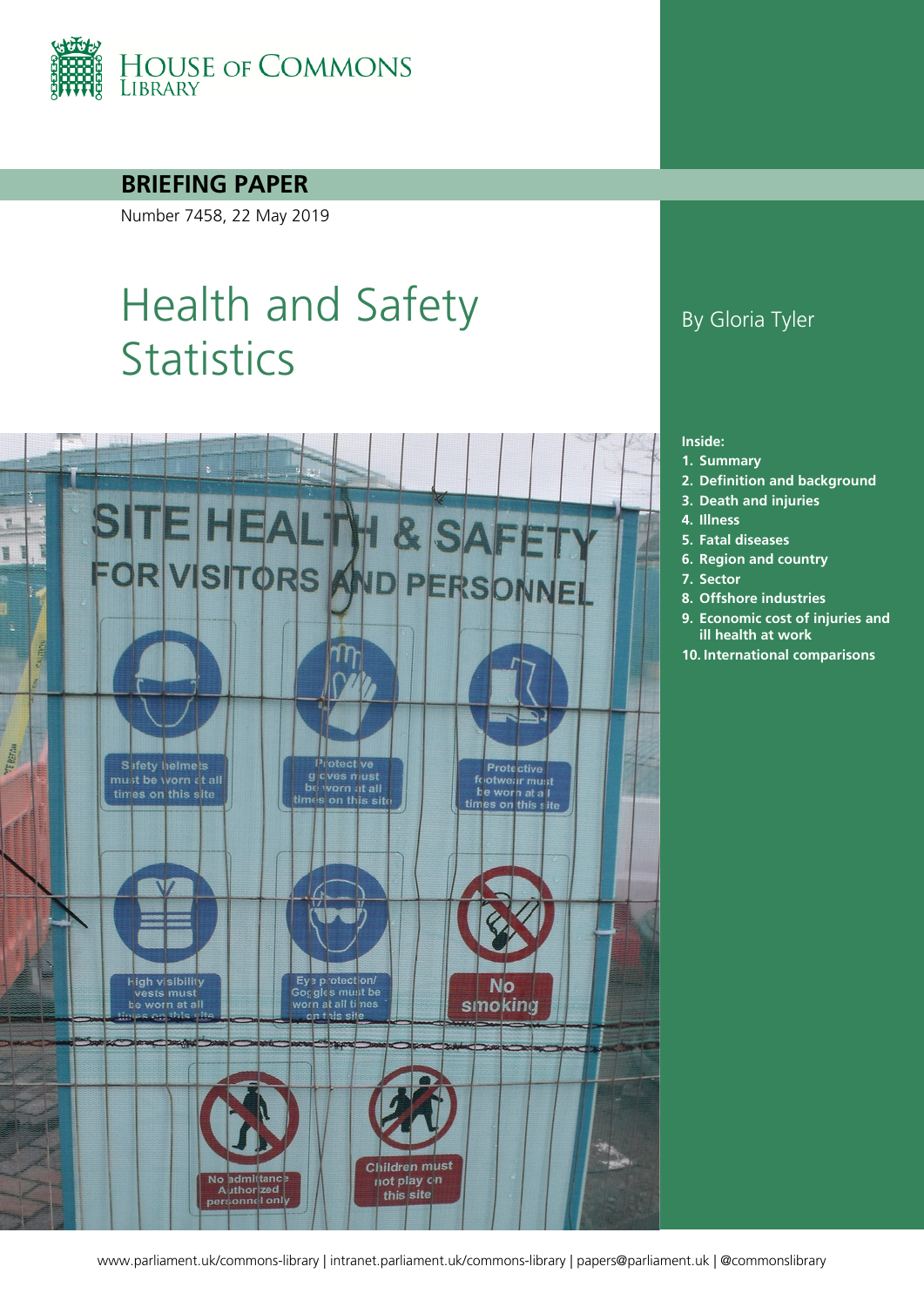#### **Contents**

| 1.                                                         | <b>Summary</b>                                   | 3              |
|------------------------------------------------------------|--------------------------------------------------|----------------|
| 2.                                                         | <b>Definition and background</b>                 | 4              |
| 3.                                                         | <b>Death and injuries</b>                        | 5              |
| 4.                                                         | <b>Illness</b>                                   | 7              |
| 5.                                                         | <b>Fatal diseases</b>                            | 9              |
| 6.                                                         | <b>Region and country</b>                        | 10             |
| 7.                                                         | <b>Sector</b>                                    | 12             |
| <b>Offshore industries</b><br>8.<br>Oil and gas<br>Fishing |                                                  | 14<br>14<br>14 |
| 9.                                                         | Economic cost of injuries and ill health at work | 16             |
| 10.                                                        | <b>International comparisons</b>                 | 18             |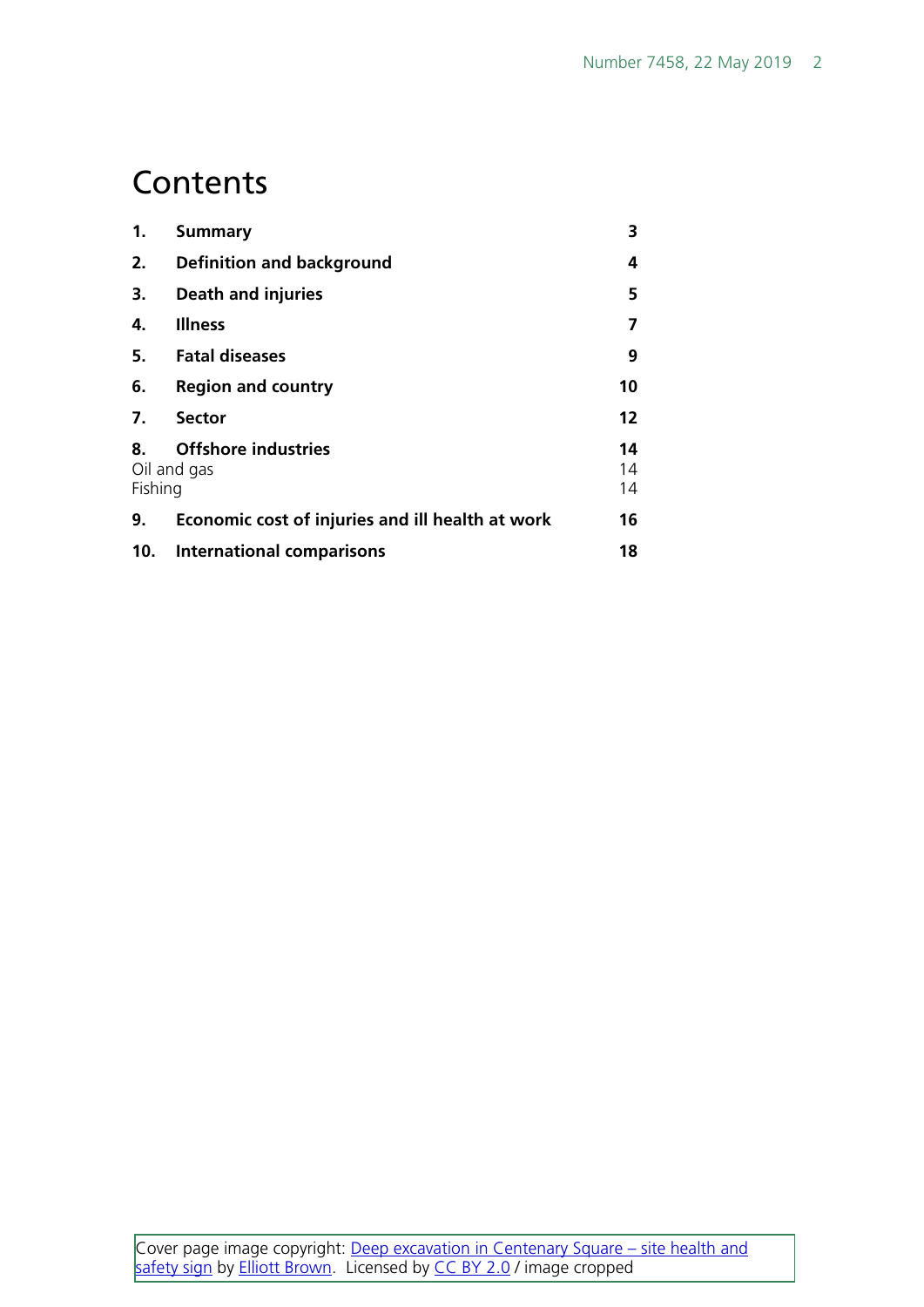## <span id="page-2-0"></span>1. Summary

The Health and Safety Executive (HSE) publishes statistics on health and safety in Great Britain.

In 2017/18 there were:

- 144 fatal injuries
- 71,000 non-fatal injuries
- 1.4 million cases of work-related illness
- Stress, depression and anxiety is the most common type of workrelated illness, accounting for 44% of work-related ill health and 57% of working days lost in 2017/18, with women particularly highly affected by this ill health type
- 30.7 million working days lost as a result of work-related ill health or injury

The major factors of difference in health and safety risk are the industry in which a person works, and whether they are self-employed.

Sectors with higher rates of fatal injury are construction, agriculture, waste disposal and recycling, and offshore fishing.

Sectors with higher ill health rates are utility supply, health and social work, public administration, defence, and education.

The self-employed are more than twice as likely as employees to suffer fatal injury.

In 2016/17, injuries and new cases of ill health in workers resulting from current working conditions cost the economy an estimated £15 billion.

The UK has fewer fatal accidents at work than most other European countries.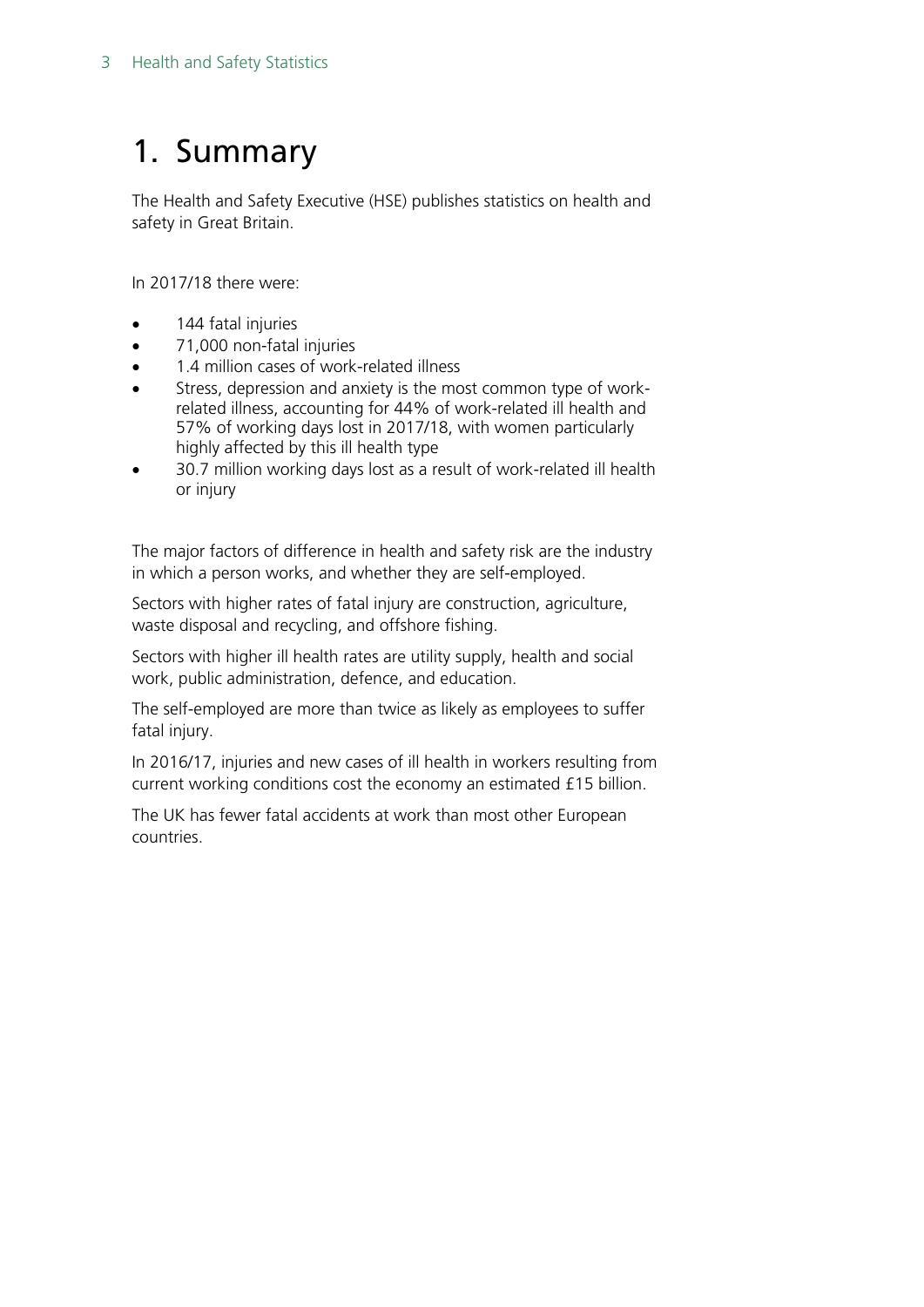#### <span id="page-3-0"></span>2. Definition and background

The first provision made in Britain to monitor health and safety at work was Her Majesty's Factory Inspectorate, appointed in the [Factory Act](https://www.parliament.uk/about/living-heritage/transformingsociety/livinglearning/19thcentury/overview/factoryact/) [1833.](https://www.parliament.uk/about/living-heritage/transformingsociety/livinglearning/19thcentury/overview/factoryact/) This body was responsible for the investigation of deaths, injuries and ill health through work until the 1970s.

The [Health and Safety at Work etc Act 1974](http://www.legislation.gov.uk/ukpga/1974/37) established the Health and Safety Commission to research, inform, advise and regulate industry.

The Health and Safety Executive was formed the following year, in 1975, to enforce health and safety law, a duty shared with Local Authorities.

In 2008 the Health and Safety Commission and Health and Safety Executive merged to form one organisation: the Health and Safety [Executive](http://www.hse.gov.uk/) (HSE). A timeline of the history of the Health and Safety Executive and its predecessors can be found [here.](http://www.hse.gov.uk/aboutus/timeline/index.htm)

The Health and Safety Executive publishes statistics from a number of sources, notably the **Labour Force Survey** and Reporting of Injuries, Diseases and Dangerous Occurrences Regulations 2013 [\(RIDDOR\)](http://www.hse.gov.uk/riddor/index.htm), which collects comprehensive accounts of workplace accidents and occupational illness.

Offshore industries and particularly dangerous work environments and have their own dedicated sources of health and safety statistics.

The [Offshore Safety Directive Regulator](http://www.hse.gov.uk/osdr/) is responsible for implementing the requirements of the EU Directive on the safety of offshore oil and gas operation.

The [Marine Accident Investigation Branch,](https://www.gov.uk/government/organisations/marine-accident-investigation-branch) part of the Department for Transport, compiles figures on accidents involving fishing vessels and fishermen.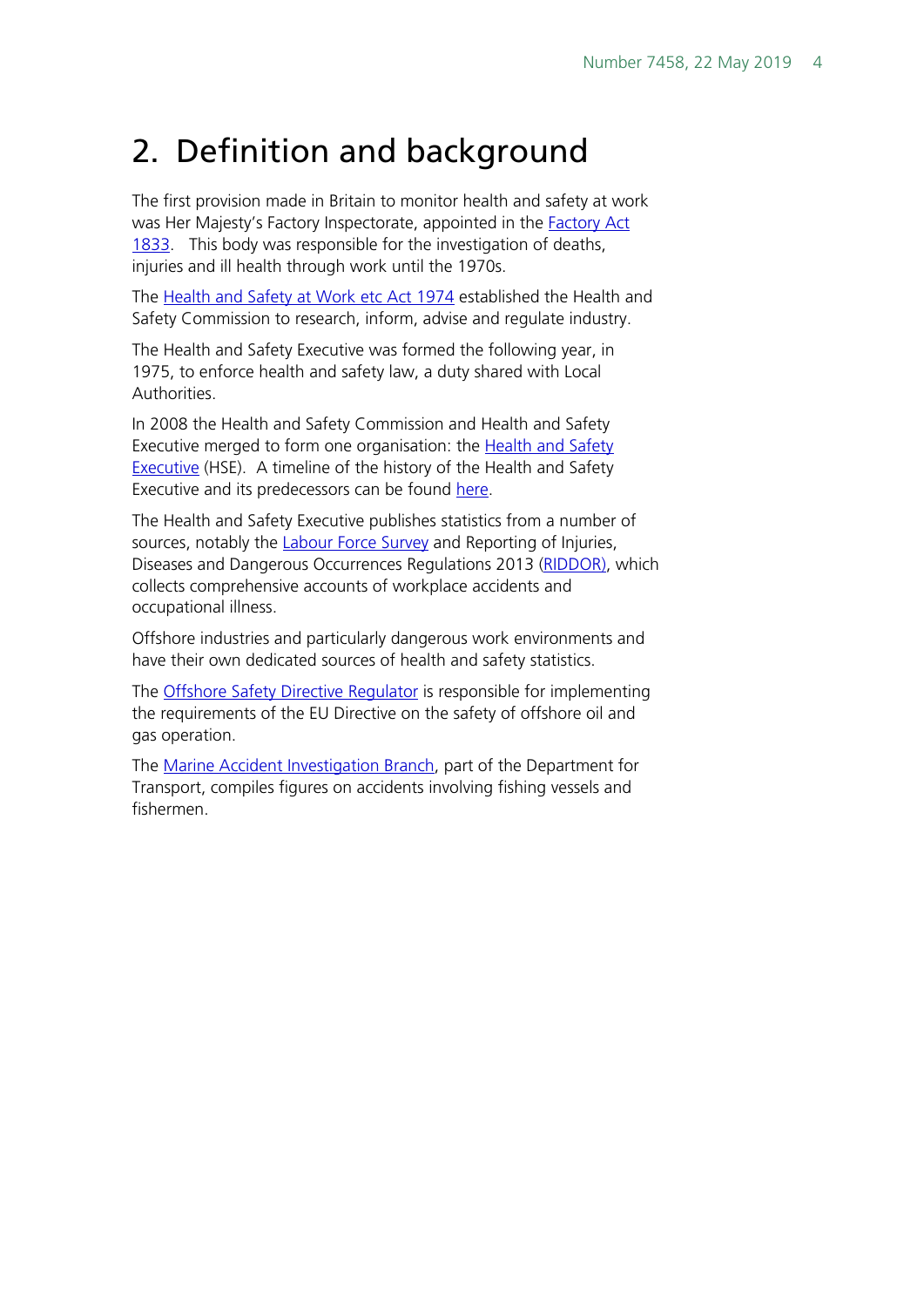### <span id="page-4-0"></span>3. Death and injuries

In 2017/18:

- 144 workers were fatally injured at work, a rate of 0.45 fatalities per 100,000 workers
- 555,000 non-fatal injuries to workers according to self-reported estimates
- 71,000 non-fatal injuries to employees reported by employers, a rate of 263 per 100,000 employees
- Of these injuries, the most common kinds of accident were caused by slips and trips (31%), handling, lifting or carrying (21%), and being struck by moving objects (10%)
- The self-employed are more than twice as likely to suffer fatal injury as an employee. The rate of fatal injury for employees was 0.37, while that for the self-employed was 0.84.

The following HSE chart shows the rate of fatal injuries to workers (both employed and self-employed) in Great Britain since 1981.



Over the past 30 years there has been a steady fall in the rate of fatal injury. In 1996/7 there were a total of 287[1](#page-4-1) fatalities at work; in 2017/18 there were 144. This fall reflects changes in occupations and safety practices.

• Fatal injuries are predominately to male workers. In 2017/18 138 (96%) if all worker fatalities were to male workers, a similar proportion to earlier years

<span id="page-4-1"></span><sup>&</sup>lt;sup>1</sup> HSE, [Reported fatal and non-fatal injuries in Great Britain from 1974](http://www.hse.gov.uk/statistics/tables/index.htm#riddor), Source RIDDOR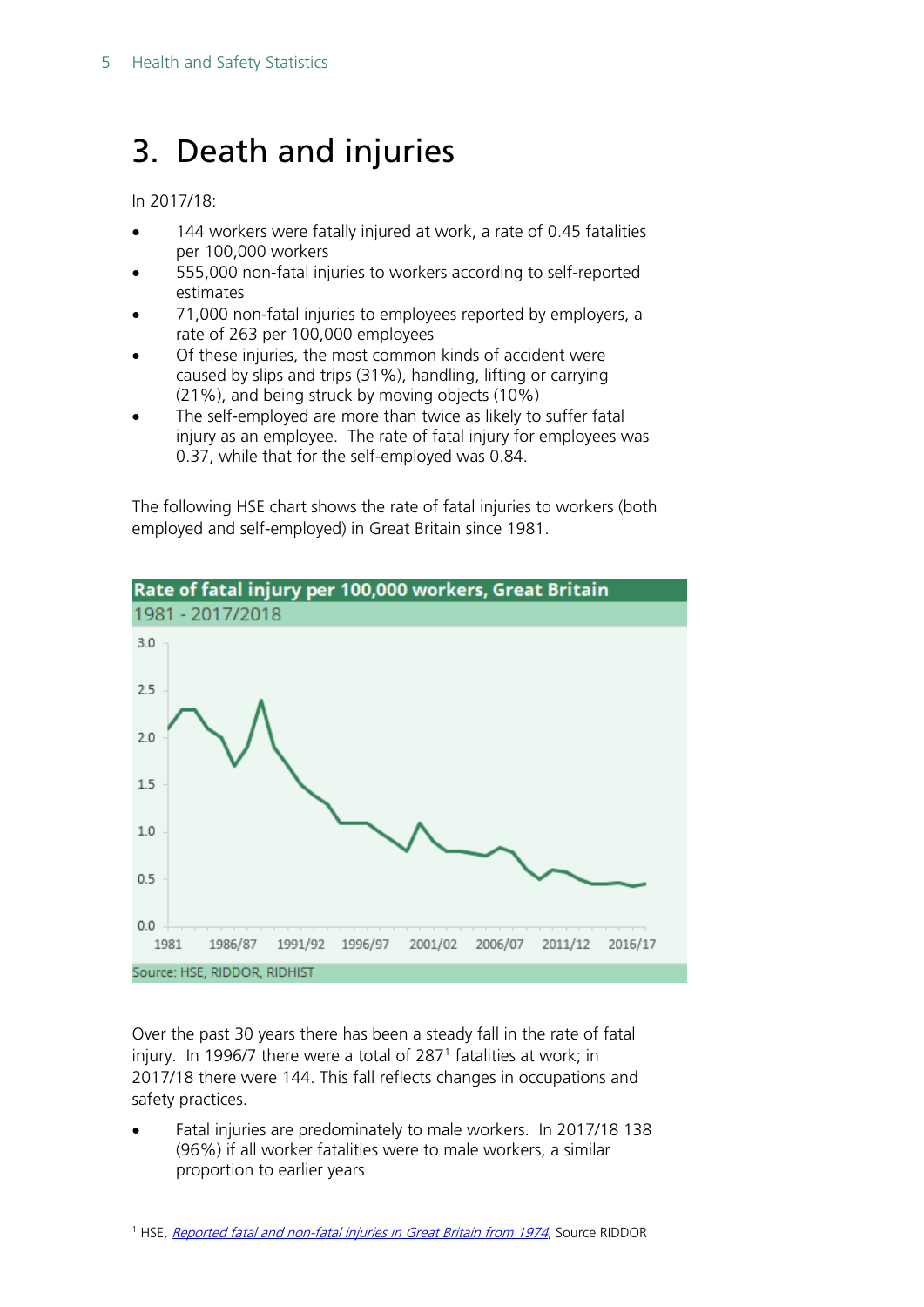- Nearly 40% of fatal injuries in 2017/18 were to workers aged 60 and over, even though such workers made up only around 10% of the workforce. This proportion has been steadily increasing in recent years
- The fatal injury rate for the self-employed is more than double that for employees

HSE look at longer-term trends in work-related ill health and workplace injury in **Historical picture statistics in Great Britain, 2018.** It observes how over the course of the twentieth century deaths at work to employees fell from 4,400 to around 200, further reducing since the year 2000 to a total of 100 in the latest year (plus 44 self-employed workers). It comments:

This reduction is in part due to changes in the industry composition over the period (a shift away from mining, manufacturing and other heavy industry to lower risk service industries). A comparison of fatal injury numbers between 1974 (when the Health and Safety at Work Act was introduced) and 2017/18, adjusting to allow for the difference in industry coverage of the reporting requirements between these years, suggests that fatal injury numbers to employees have fallen by around 85% over this period.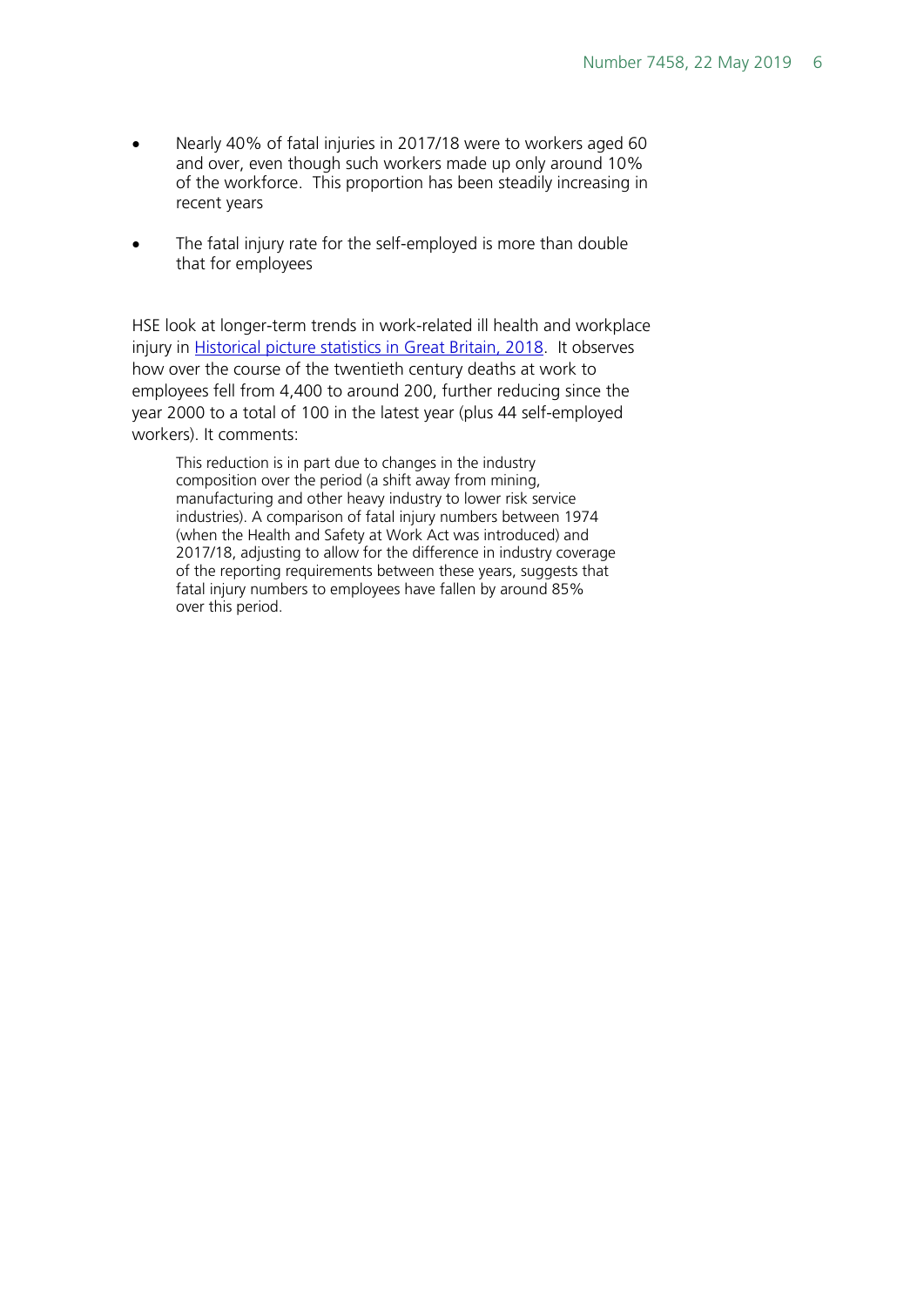### <span id="page-6-0"></span>4. Illness

In 2017/18:

- 1.4 million workers were suffering from an illness they believed was caused or made worse by their current or past work
- Over 500,000 of these were new conditions which started during 2017/18
- More than 70% of the new work-related conditions were either musculoskeletal disorders (MSDs) or stress, depression or anxiety
- Stress, depression and anxiety is the most common type of workrelated illness, accounting for 44% of work-related ill health and 57% of working days lost in 2017/18, with women particularly highly affected by this ill health type <sup>[2](#page-6-1)</sup>
- A further 800,000 former workers (who last worked over 12 months earlier) were suffering from an illness which was caused or made worse by their past work.

Rates of total cases and new cases of self-reported work-related illness showed a general downward trend from 2001/02 to around 2011/12, since when the rate has been broadly flat.<sup>[3](#page-6-2)</sup>

The rate for musculoskeletal disorders continues a long-term downward trend, while the rate for stress, depression or anxiety, while broadly flat for more than a decade, has shown signs of increasing in recent years. Industries with higher than average rates of stress, depression or anxiety are education, health and social work activities.<sup>4</sup> This chart shows the estimated prevalence of self-reported illness caused by work, and is subject to a 95% confidence interval.

<span id="page-6-1"></span><sup>&</sup>lt;sup>2</sup> HSE, *Work-related stress depression or anxiety statistics in Great Britain*, 2018 "In the three year period 2015/16-2017/18 the average prevalence rate for work-related stress, depression or anxiety for males was 1,370 cases and 1,950 cases for females per 100,000 workers." p 7

<span id="page-6-2"></span><sup>&</sup>lt;sup>3</sup> HSE, *[Work-related ill health and occupational disease in Great Britain](http://www.hse.gov.uk/statistics/causdis/index.htm)*, 2018

<span id="page-6-3"></span><sup>4</sup> HSE, [Health and Safety Summary Statistics 2018](http://www.hse.gov.uk/statistics/overall/hssh1718.pdf), 2018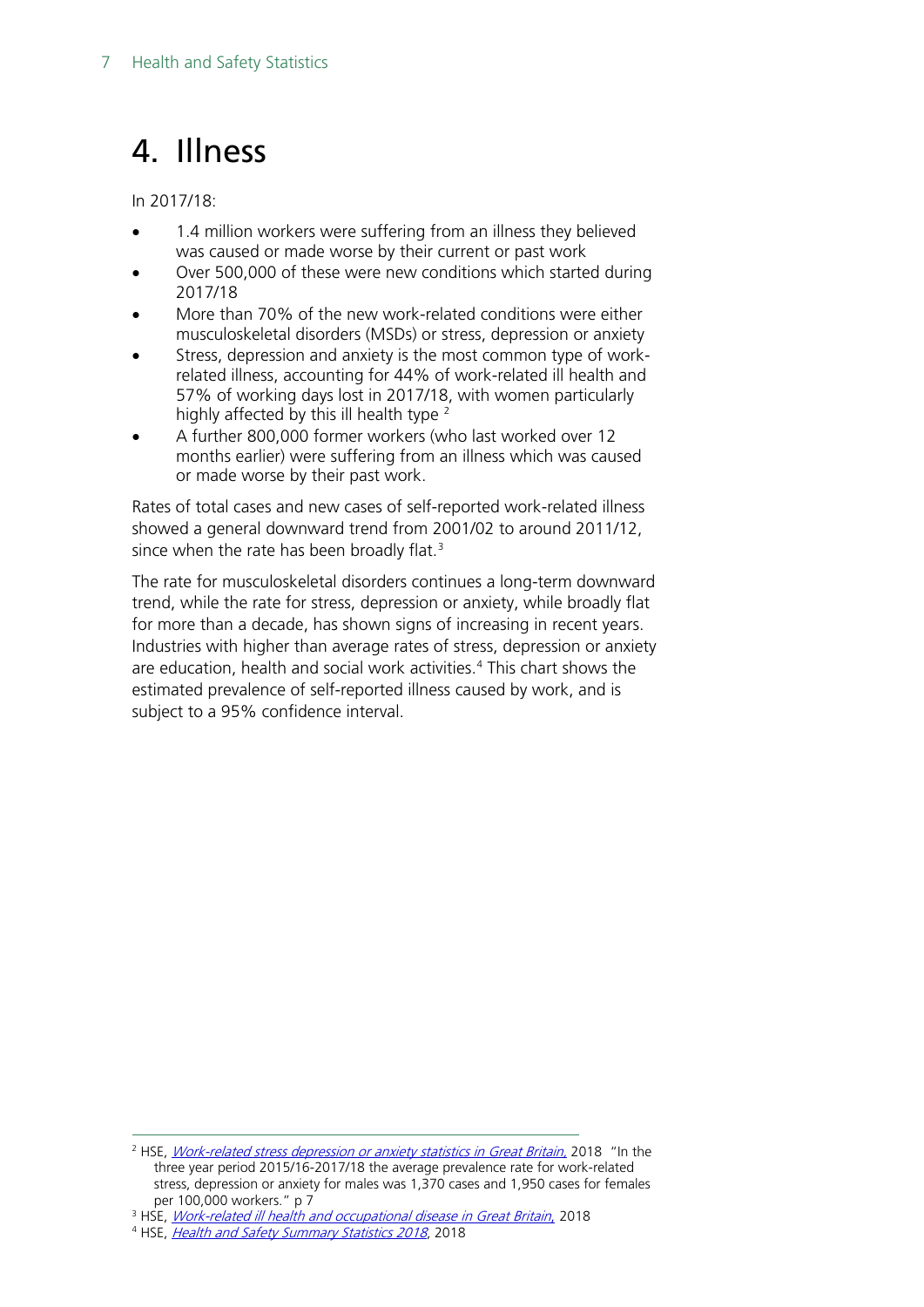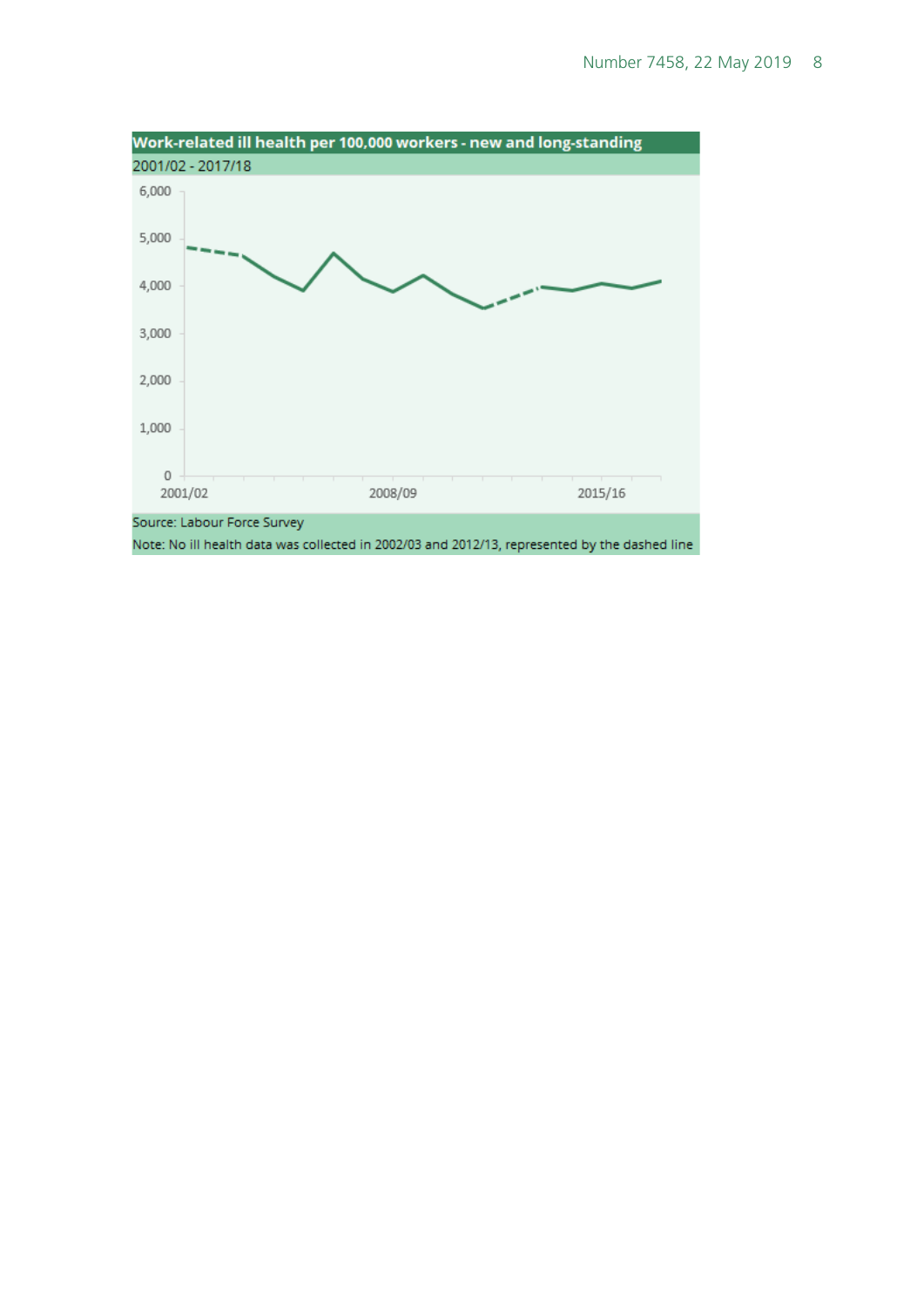### <span id="page-8-0"></span>5. Fatal diseases

Apart from asbestos-related disease, the trend in fatal diseases caused by work is generally downwards.<sup>[5](#page-8-1)</sup>

There are around 12,000 deaths each year from occupational lung disease and cancer estimated to have been caused by past exposure to chemicals and dust at work. More than half of these deaths were caused by past exposure to asbestos.

Most of these diseases take many years to develop and so current deaths are the result of past workplace conditions.

Chronic obstructive pulmonary disease (COPD), caused by dust, gases, vapours and fumes, is estimated to be the single largest cause of deaths due to work-related diseases, at around 4,000 per year.

In 2016, 2,595 people died from mesothelioma, a type of cancer associated with exposure to asbestos.

Other causes of occupational cancer are exposure to silica, diesel engine exhaust, and mineral oils.

There were 3,910 new Industrial Injuries Disablement Benefit (IIDB) cases in 2017, of which 92% were diseases associated with past asbestos exposure. [6](#page-8-2)

<span id="page-8-1"></span><sup>&</sup>lt;sup>5</sup> <http://www.hse.gov.uk/statistics/causdis/respiratory-diseases.htm><br><sup>6</sup> HSE Occupational Lung Disease in Great Britain, 2018, p.6

<span id="page-8-2"></span><sup>6</sup> HSE, [Occupational Lung Disease in Great Britain,](http://www.hse.gov.uk/statistics/causdis/respiratory-diseases.pdf) 2018, p 6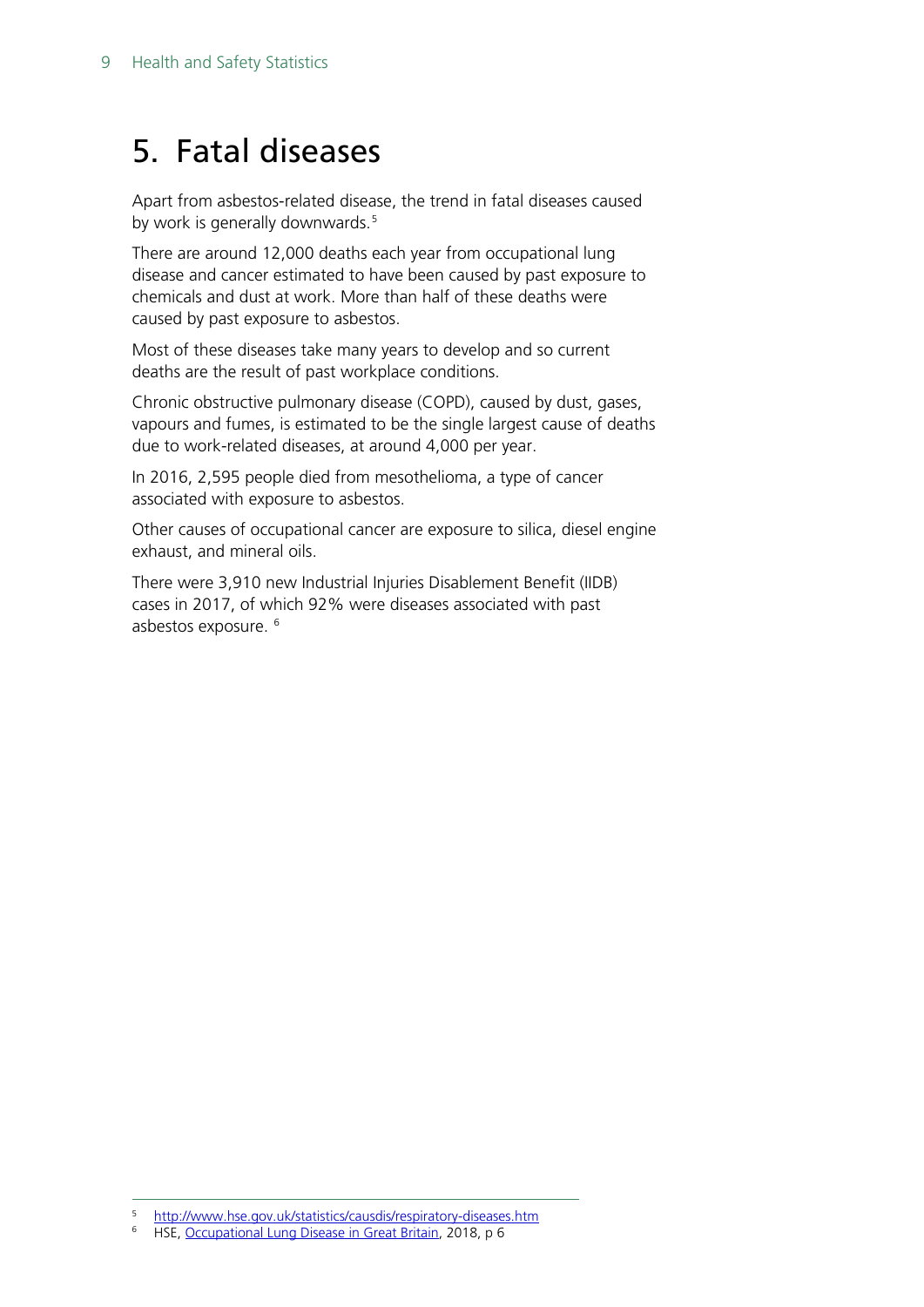## <span id="page-9-0"></span>6. Region and country

The main driver of differences in health and safety risk is not the geographic area in which someone works. Any apparent difference between regions and countries is likely to be strongly affected by the industry mix in the economy of those regions and countries.<sup>[7](#page-9-1)</sup>



Scotland and Wales have proportionally fewer workers in low-risk industries compared with England, and in London and the South East there is a higher proportion of workers in low-risk industries than across the rest of the country.

<span id="page-9-1"></span>The number of fatal injuries (as opposed to the rate of injury detailed above) in 2017/18 was highest in the East of England (18) and Scotland (17) and lowest in London (12) and the North East (2).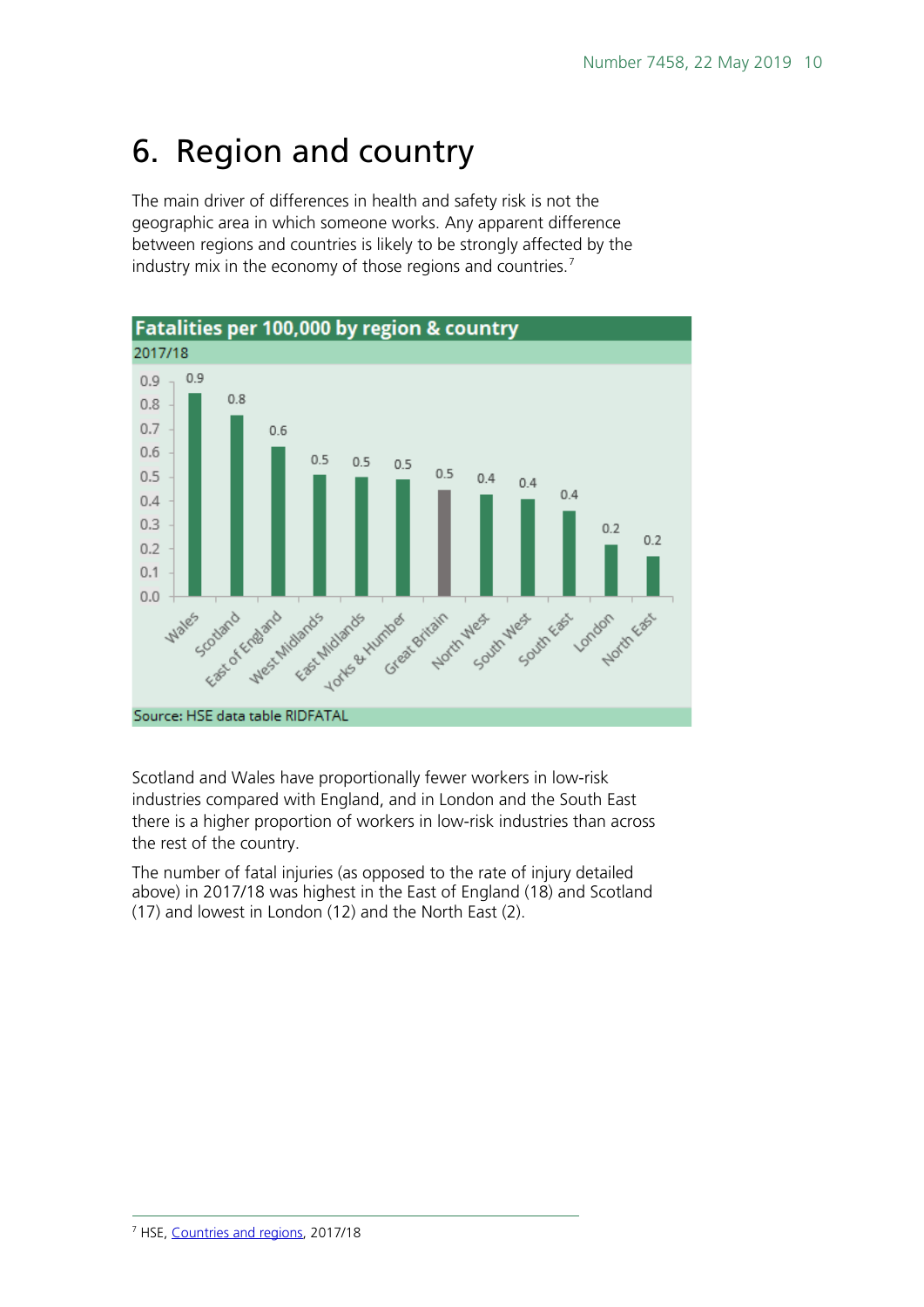| Fatalities at work by region & country |            |          |  |  |
|----------------------------------------|------------|----------|--|--|
| 2017/18                                |            |          |  |  |
|                                        | Rate (per  |          |  |  |
|                                        | Fatalities | 100,000) |  |  |
| Wales                                  | 12         | 0.9      |  |  |
| Scotland                               | 17         | 0.8      |  |  |
| East of England                        | 18         | 0.6      |  |  |
| West Midlands                          | 14         | 0.5      |  |  |
| East Midlands                          | 11         | 0.5      |  |  |
| Yorks & Humber                         | 13         | 0.5      |  |  |
| North West                             | 15         | 0.4      |  |  |
| South West                             | 12         | 0.4      |  |  |
| South East                             | 16         | 0.4      |  |  |
| London                                 | 12         | 0.2      |  |  |
| North East                             | 2          | 0.2      |  |  |
| Great Britain                          | 144        | 0.5      |  |  |
| Source: HSE data table RIDFATAL        |            |          |  |  |

Workers in the Midlands and Wales experience more non-fatal injuries than the national average, London and the South of England fewer than the national average.

| Non-fatal injuries at work by region & country |            |           |  |  |  |
|------------------------------------------------|------------|-----------|--|--|--|
| 2017/18                                        |            |           |  |  |  |
|                                                |            | Rate (per |  |  |  |
|                                                | Fatalities | 100,000)  |  |  |  |
| East Midlands                                  | 6,100      | 324       |  |  |  |
| Wales                                          | 3,720      | 311       |  |  |  |
| West Midlands                                  | 6,925      | 299       |  |  |  |
| Yorks & Humber                                 | 6,488      | 288       |  |  |  |
| East of England                                | 6,676      | 281       |  |  |  |
| North East                                     | 2,899      | 281       |  |  |  |
| North West                                     | 8.416      | 280       |  |  |  |
| Scotland                                       | 6.439      | 276       |  |  |  |
| South West                                     | 5,916      | 251       |  |  |  |
| South East                                     | 8,275      | 226       |  |  |  |
| London                                         | 8,307      | 191       |  |  |  |
| Great Britain                                  | 71,062     | 263       |  |  |  |
| Source: HSE data table RIDNONFATAL             |            |           |  |  |  |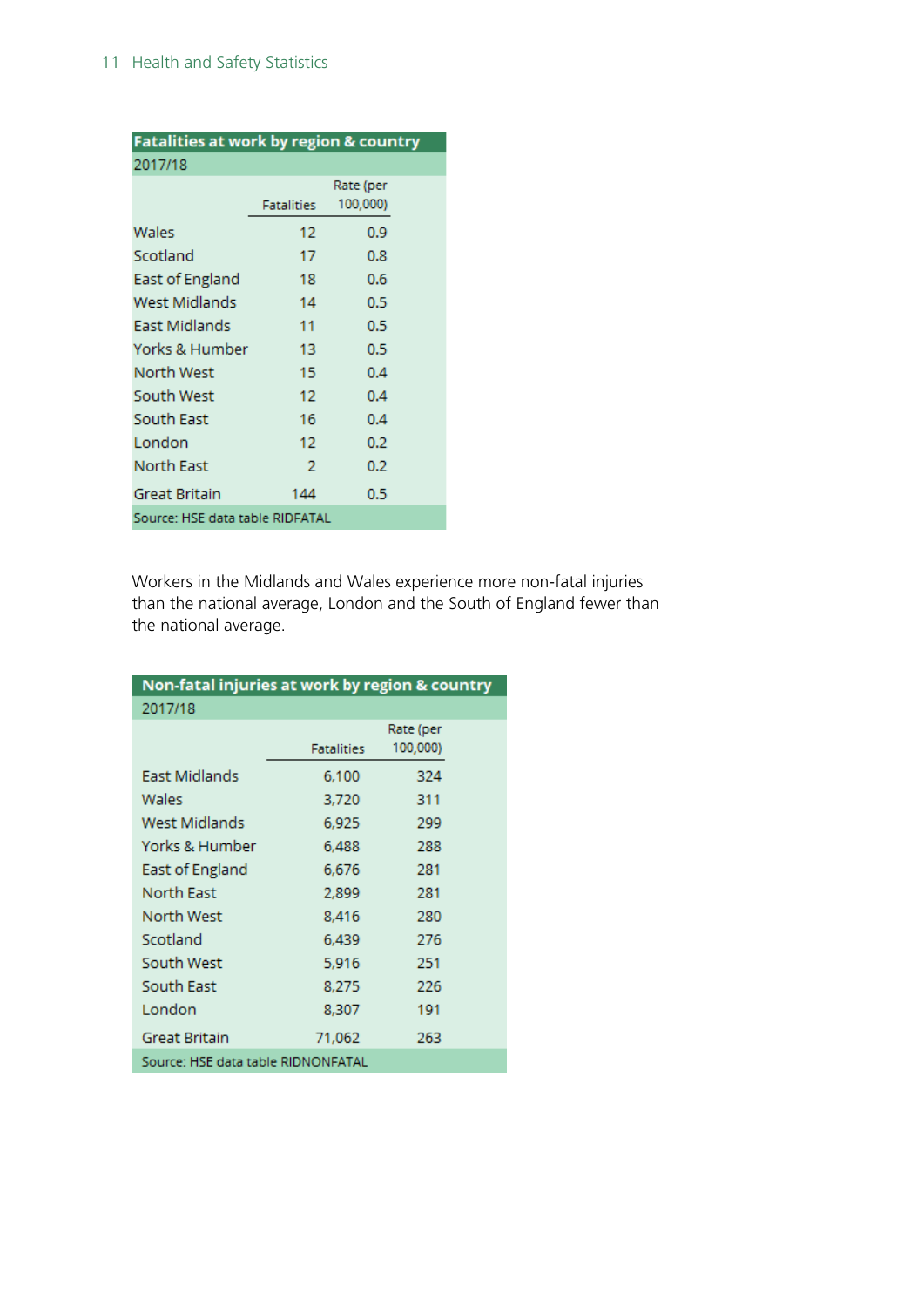## <span id="page-11-0"></span>7. Sector

In terms of fatal accidents per 100,000 employees, the most dangerous sectors to work in are agriculture, and water and waste, particularly the waste and recycling division of that sector. In terms of the number of fatalities, the construction sector is the most dangerous industry, as it has the highest absolute count, both for 2017/18 and as an annual average for  $2013/14 - 2017/18$  $2013/14 - 2017/18$  in this sector.<sup>8</sup>



- In 2017/18 there were 29 fatalities in agriculture. This equates to a rate of 8.4 per 100,000, over twice the rate for mining
- There were 13 fatalities in the water and waste industries, of which 12 were in the waste and recycling division (sub-sector). This is equivalent to a rate of 10.3 per 100,000 workers for the waste and recycling sub-sector, higher than agriculture, and more than double the national average for all industries
- Industry sectors with higher ill health rates are education, human health and social work activities, and public administration and defence. Women suffer higher rates of stress, depression and anxiety.<sup>[9](#page-11-2)</sup>

<span id="page-11-1"></span><sup>&</sup>lt;sup>8</sup> HSE, *[Workplace fatal injuries in Great Britain 2018](http://www.hse.gov.uk/statistics/pdf/fatalinjuries.pdf)*, 2018<br><sup>9</sup> HISE, *Work related ill bootth and occupational dioases in t* 

<span id="page-11-2"></span><sup>9</sup> HSE, [Work-related ill health and occupational disease in Great Britain](http://www.hse.gov.uk/statistics/causdis/index.htm), 2018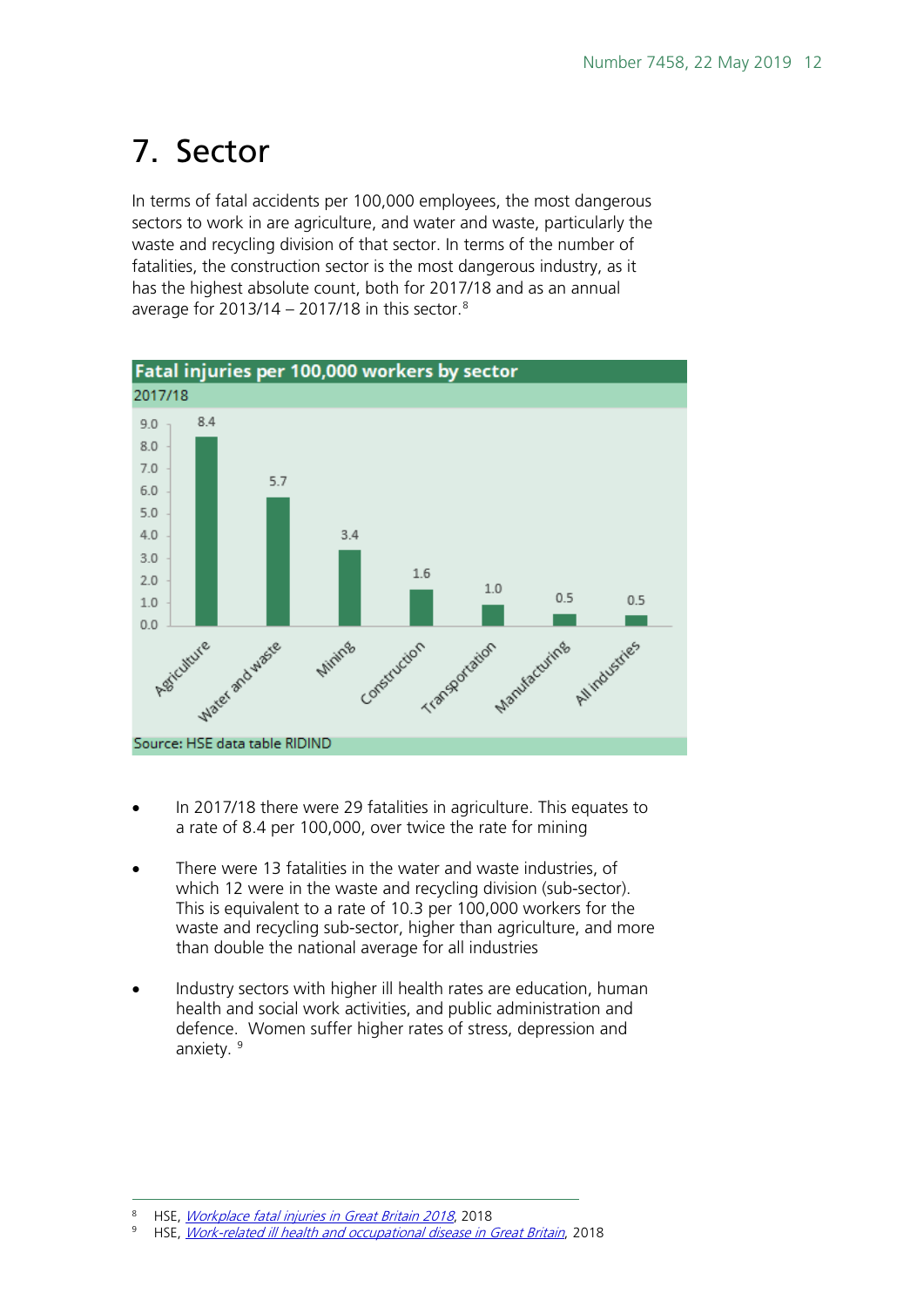| <b>Fatalities at work by sector</b>      |                   |      |  |  |
|------------------------------------------|-------------------|------|--|--|
| 2017/18                                  |                   |      |  |  |
|                                          | <b>Fatalities</b> | Rate |  |  |
| Construction                             | 38                | 1.6  |  |  |
| Agriculture                              | 29                | 8.4  |  |  |
| Transportation                           | 15                | 1.0  |  |  |
| Manufacturing                            | 15                | 0.5  |  |  |
| Water and waste                          | 13                | 5.7  |  |  |
| Mining                                   | 4                 | 3.4  |  |  |
| All industries                           | 144               | 0.5  |  |  |
| Source: HSE data table RIDIND            |                   |      |  |  |
| Rate is per 100,000 workers              |                   |      |  |  |
| Fatalities = employees and self-employed |                   |      |  |  |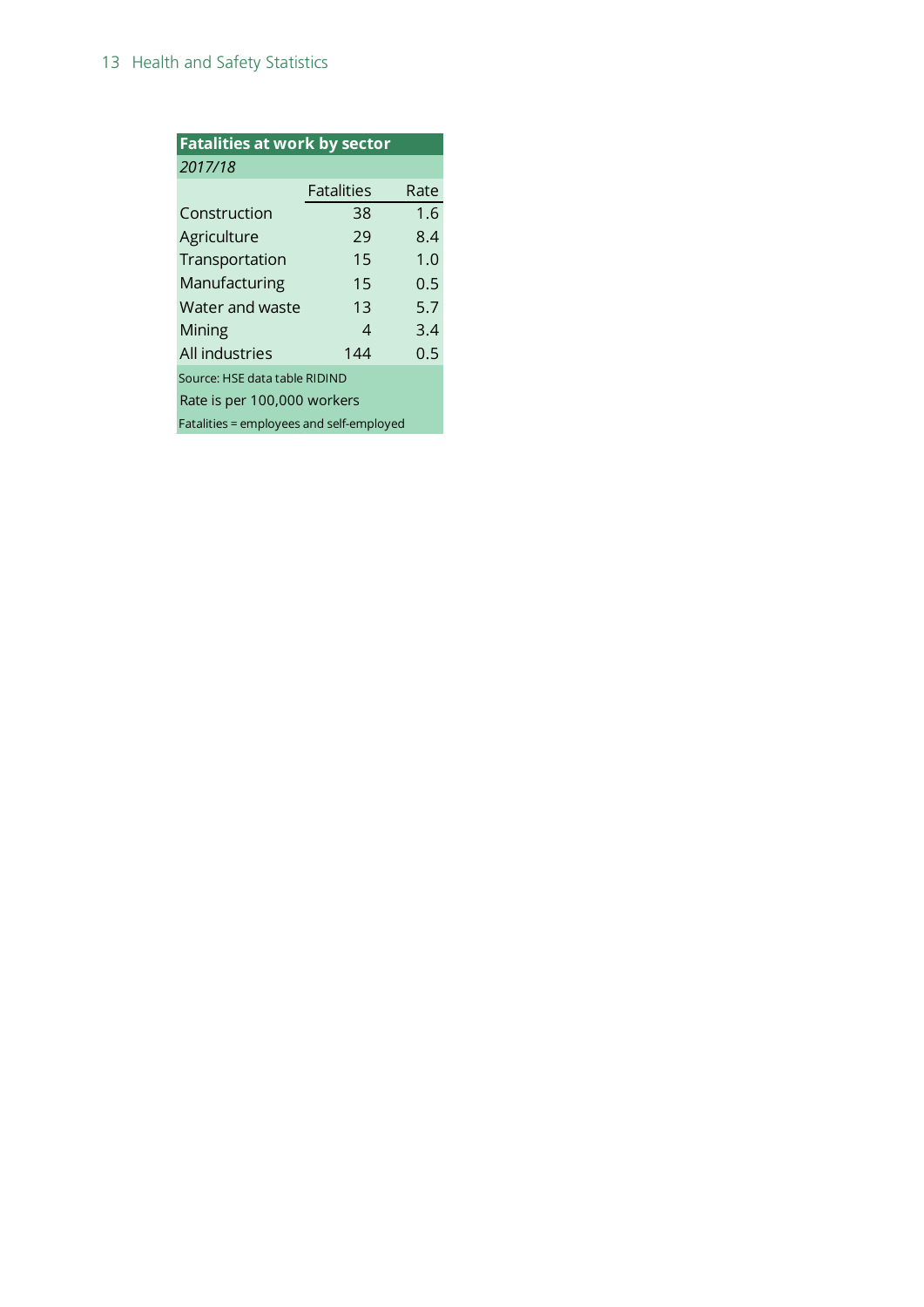## <span id="page-13-0"></span>8. Offshore industries

The two major offshore industries are fishing and energy supply. These are particularly dangerous work environments and have their own dedicated sources of health and safety statistics.

#### <span id="page-13-1"></span>Oil and gas

In July 2015, HSE and the Department of Energy and Climate Change created the [Offshore Safety Directive Regulator](http://www.hse.gov.uk/osdr/authority/index.htm) which is responsible for implementing the requirements of the EU Directive on the safety of offshore oil and gas operations.

In 2017:

- There were no fatalities. Since 2008 there have been a total of six fatalities.
- There were 19 specified injuries, a rate of 64 per 100,000 workers. Numbers and rates have fluctuated in previous years.<sup>[10](#page-13-3)</sup>

#### <span id="page-13-2"></span>Fishing

Figures on accidents involving fishing vessels and fishermen are compiled by the [Marine Accident Investigation Branch,](https://www.gov.uk/government/organisations/marine-accident-investigation-branch) part of the Department for Transport.<sup>[11](#page-13-4)</sup>

In 2017:

- There were 5 fatalities on fishing vessels, the lowest number since 2013.
- There were 32 injuries on UK fishing vessels, the lowest of the decade.

There were an estimated 11,692 fishermen in 2017, down 9 per cent since 2007.

<sup>&</sup>lt;sup>10</sup> HSE, [Offshore Statistics & Regulatory Activity Report 2017](http://www.hse.gov.uk/offshore/statistics/hsr2017.pdf), August 2018

<span id="page-13-4"></span><span id="page-13-3"></span><sup>&</sup>lt;sup>11</sup> Marine Management Organisation, *[UK Sea Fisheries Annual Statistics 2017](https://assets.publishing.service.gov.uk/government/uploads/system/uploads/attachment_data/file/742793/UK_Sea_Fisheries_Statistics_2017.pdf)*, 2018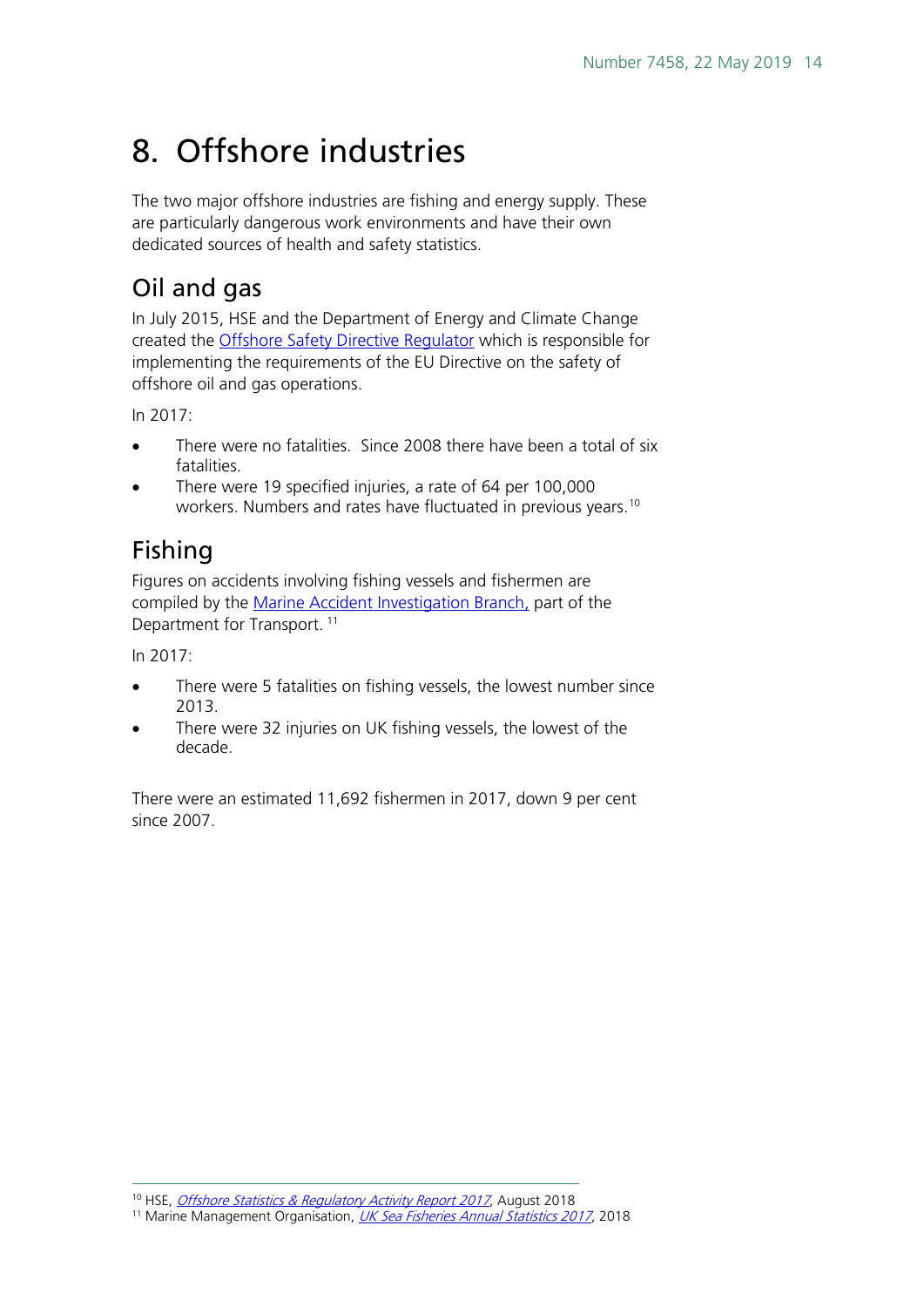

Source: Marine Accident Investigation, Branch UK sea fisheries statistics 2014 & 2017 Over recent years, the number of fatalities and injuries in the offshore fishing industry has declined, although the profile has not been smooth.

| <b>Number of accidents and fatalities</b> |                   |          |  |  |  |
|-------------------------------------------|-------------------|----------|--|--|--|
| involving UK fishing vessels              |                   |          |  |  |  |
|                                           | <b>Fatalities</b> | Injuries |  |  |  |
| 2003                                      | 11                | 70       |  |  |  |
| 2004                                      | 10                | 70       |  |  |  |
| 2005                                      | 9                 | 62       |  |  |  |
| 2006                                      | 16                | 69       |  |  |  |
| 2007                                      | 8                 | 64       |  |  |  |
| 2008                                      | 8                 | 60       |  |  |  |
| 2009                                      | 13                | 75       |  |  |  |
| 2010                                      | 5                 | 45       |  |  |  |
| 2011                                      | 8                 | 58       |  |  |  |
| 2012                                      | 6                 | 50       |  |  |  |
| 2013                                      | 4                 | 33       |  |  |  |
| 2014                                      | 8                 | 46       |  |  |  |
| 2015                                      | 7                 | 35       |  |  |  |
| 2016                                      | 9                 | 40       |  |  |  |
| 2017                                      | 5                 | 32       |  |  |  |
| Source: Marine Accident Investigation     |                   |          |  |  |  |

Branch UK sea fisheries statistics 2014 & 2017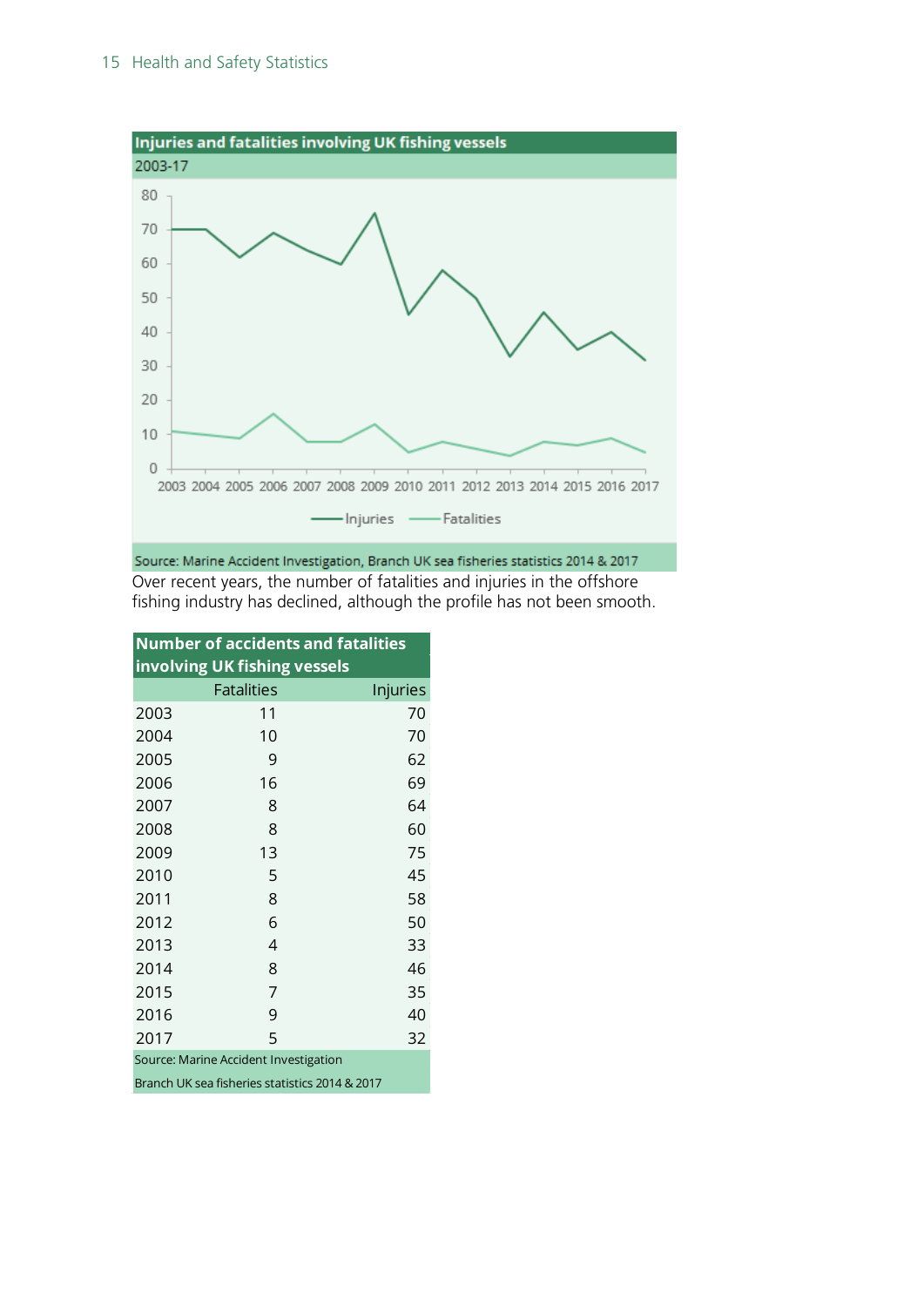#### <span id="page-15-0"></span>9. Economic cost of injuries and ill health at work

The total costs of workplace self-reported injuries and ill health in 2016/17 was **£15.0 billion**. [12](#page-15-1)

- New cases of workplace illness cost £9.7 billion
- Workplace injury (including fatalities) cost £5.2 billion

Just over half of this total cost fell on individuals, while the rest was carried by employers and government/taxpayers.

Total costs showed a downward trend between 2004/05 and 2009/10. This fall was driven by a reduction in the number of workplace injuries. Since then, the annual cost has been broadly level.



In terms of working days lost:

The total number of working days lost has generally followed a downward trend since 2000-02, but shows signs of levelling off in recent years.

- Time taken off work due to a case of work-related ill health (18 days) is on average greater than the time taken off due to a workplace injury (8 days)
- An estimated 16,000 workers withdraw permanently from the labour market annually as a result of a workplace injury or workrelated ill health

<span id="page-15-1"></span><sup>&</sup>lt;sup>12</sup> HSE, *[Health and safety at work summary statistics for Great Britain 2018](http://www.hse.gov.uk/statistics/overall/hssh1718.pdf)*, p8, 2018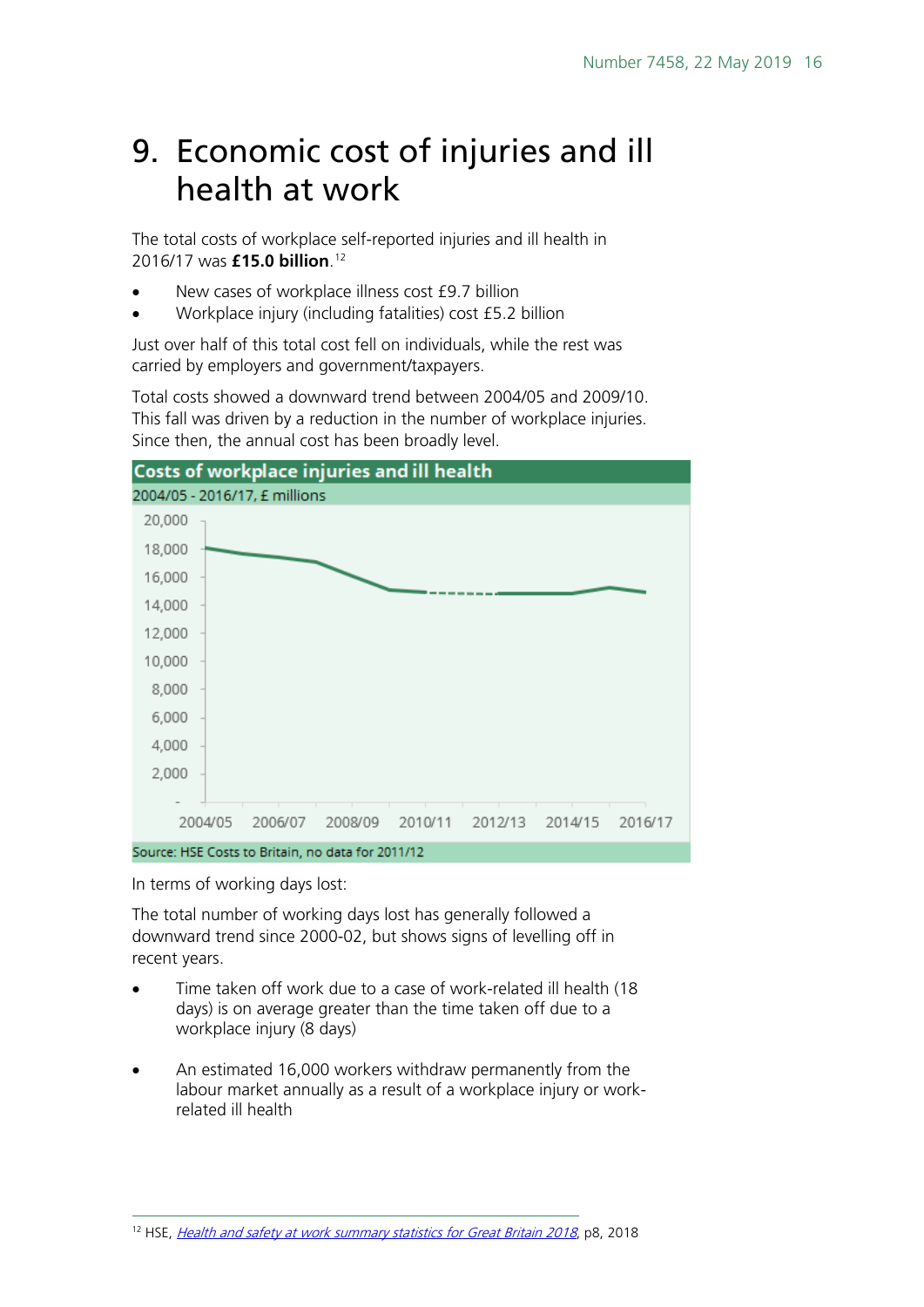#### 17 Health and Safety Statistics

- New cases of work-related ill health by severity category, annual average 2015/16 – 2017/18, are 251,000 with 7 or more days off work and 277,000 with up to 6 days off work
- Between 2004/05 and 2009/10 the estimated total cost fell by 17% (from £18.1 billion in 2004/05 to £15.1billion in 2009/10). The annual cost has since been broadly level (£15.0 billion in 2016/17) [13](#page-16-0)

<span id="page-16-0"></span><sup>&</sup>lt;sup>13</sup> HSE, Costs to Britain of workplace fatalities and self-reported injuries and ill health, [2016/17](http://www.hse.gov.uk/statistics/pdf/cost-to-britain.pdf), 2018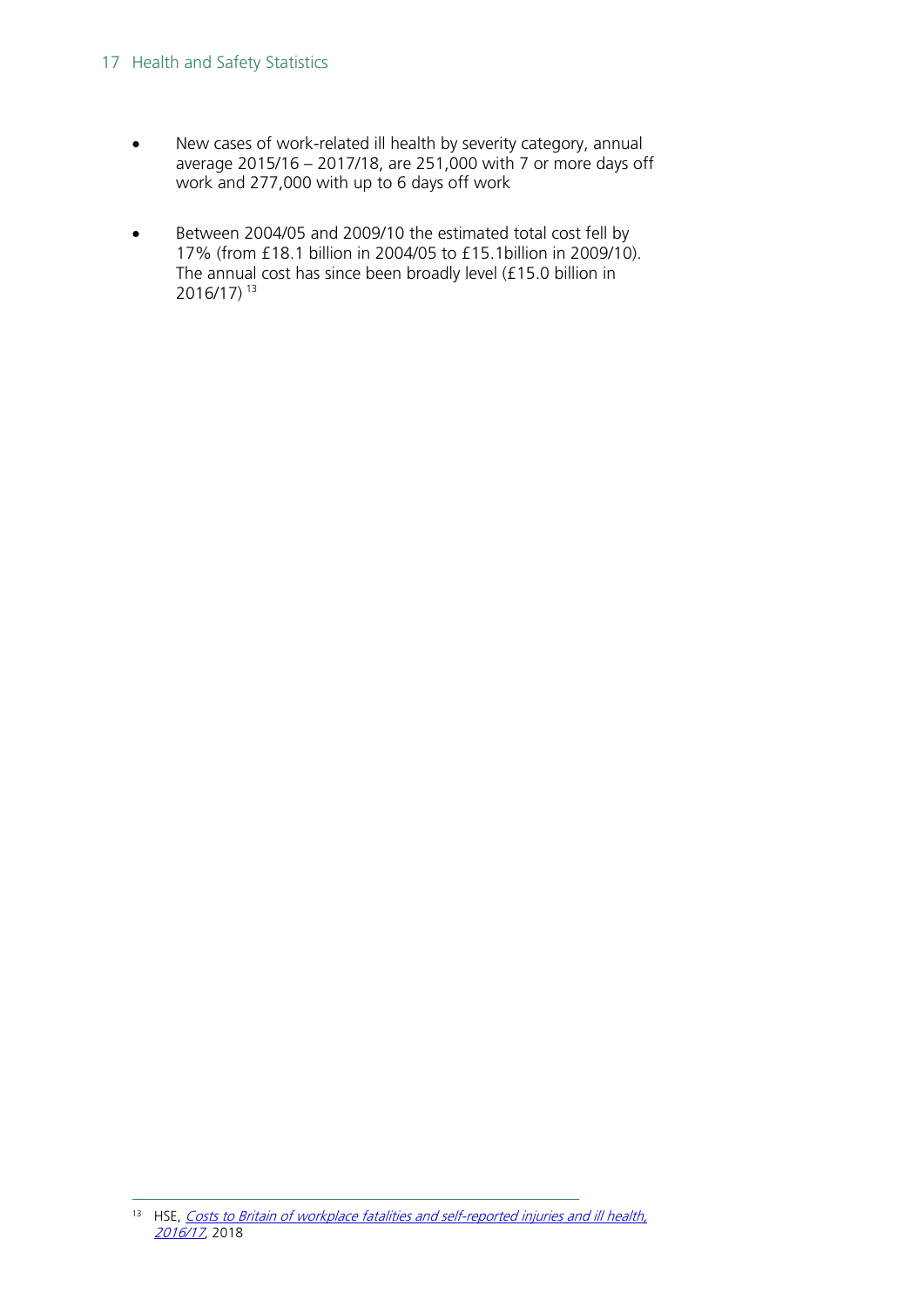#### <span id="page-17-0"></span>10. International comparisons

Health and safety systems in other countries differ in recording, reporting and enforcement, but Eurostat publishes nations' data in as standardised a form as possible, enabling comparison across the EU.<sup>[14](#page-17-1)</sup>

Overall in 2015, the UK had the lowest fatal accident at work rate of all other EU countries with the exception of Finland.

The UK reported 0.5 fatal accidents at work per 100,000 workers in 2015. This contrasts with a rate of 3.62 in France and the EU average rate of 1.3

<span id="page-17-1"></span>